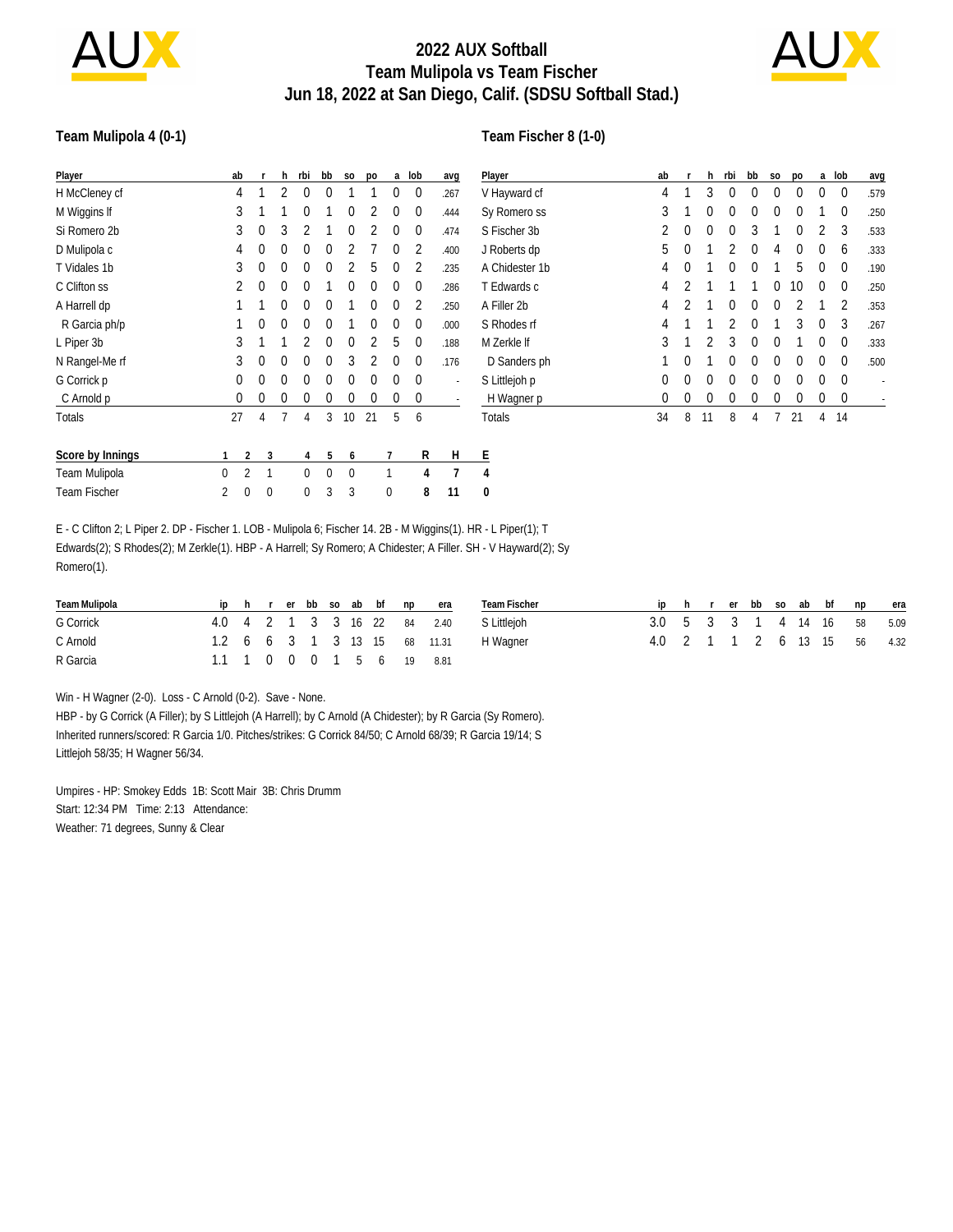

### **2022 AUX Softball Team Mulipola vs Team Fischer Jun 18, 2022 at San Diego, Calif. (SDSU Softball Stad.)**



| Score by Innings |  |             |  | 1 2 3 4 5 6 7 | H F |                    |
|------------------|--|-------------|--|---------------|-----|--------------------|
| Team Mulipola    |  | 0 2 1 0 0 0 |  |               |     | $\overline{4}$     |
| Team Fischer     |  | 2 0 0 0 3 3 |  | 0 8 11        |     | $\hspace{0.1em} 0$ |

Team Mulipola starters: 28/cf H McCleney; 25/lf M Wiggins; 32/2b Si Romero; 15/c D Mulipola; 29/1b T Vidales; 20/ss C Clifton; 14/dp A Harrell; 47/3b L Piper; 35/rf N Rangel-Me; 48/p G Corrick; Team Fischer starters: 1/cf V Hayward; 2/ss Sy Romero; 52/3b S Fischer; 41/dp J Roberts; 4/1b A Chidester; 12/c T Edwards; 70/2b A Filler; 6/rf S Rhodes; 18/lf M Zerkle; 77/p S Littlejoh;

Team Mulipola 1st - H McCleney singled to first base (2-2 KBKBF). M Wiggins reached on a fielder's choice to third base (1-0 B); H McCleney out at second 3b to 2b. Si Romero singled to pitcher (2-1 KBB); M Wiggins advanced to second. D Mulipola struck out swinging (2-2 KBKBS). T Vidales struck out looking (2-2 BFSBK). 0 runs, 2 hits, 0 errors, 2 LOB.

Team Fischer 1st - V Hayward singled to third base (0-0). Sy Romero reached on a throwing error by 3b, SAC, bunt, advanced to second (0-0); V Hayward advanced to third. S Fischer walked (3-0 BBBB). J Roberts singled to left field, 2 RBI (3-2 FBFBB); S Fischer advanced to second; Sy Romero scored, unearned; V Hayward scored. A Chidester flied out to rf to right center (1-2 SFB); S Fischer advanced to third. T Edwards flied out to rf (1-2 KBF). A Filler hit by pitch (2-2 KBFB); J Roberts advanced to second. S Rhodes lined out to cf (1-2 FBK). 2 runs, 2 hits, 1 error, 3 LOB.

Team Mulipola 2nd - C Clifton flied out to rf (0-1 K). A Harrell hit by pitch (0-0). L Piper homered to left center, 2 RBI (1-1 FB); A Harrell scored. N Rangel-Me struck out looking (1-2 FFBK). H McCleney grounded out to 2b (3-2 FBBBF). 2 runs, 1 hit, 0 errors, 0 LOB.

Team Fischer 2nd - M Zerkle reached on a fielding error by ss (1-1 BS). V Hayward grounded out to 3b, SAC, bunt (2-0 BB); M Zerkle advanced to second. Sy Romero grounded out to 3b (1-2 FKFB); M Zerkle advanced to third. S Fischer struck out looking (0-2 FSFK). 0 runs, 0 hits, 1 error, 1 LOB.

Team Mulipola 3rd - M Wiggins doubled down the 1b line (0-0). Si Romero singled up the middle, RBI (1-2 KBF); M Wiggins scored. D Mulipola flied out to lf to left center (0-0). T Vidales fouled out to 2b (1-0 B). C Clifton walked (3-2 KBBKBFB); Si Romero advanced to second. A Harrell struck out looking (2-2 KKBBK). 1 run, 2 hits, 0 errors, 2 LOB.

Team Fischer 3rd - J Roberts struck out swinging (2-2 BKKBS). A Chidester grounded out to 3b (0-0). T Edwards walked (3-2 BBFBKB). A Filler flied out to lf (2-2 BBFFF). 0 runs, 0 hits, 0 errors, 1 LOB.

Team Mulipola 4th - H Wagner to p for S Littlejoh. L Piper grounded out to ss (2-0 BB). N Rangel-Me struck out swinging (0-2 KSS). H McCleney struck out swinging (1-2 BKFS). 0 runs, 0 hits, 0 errors, 0 LOB.

Team Fischer 4th - S Rhodes grounded out to 3b (3-2 BBFBF). M Zerkle singled to shortstop (1-1 KB). V Hayward singled to shortstop (0-0); M Zerkle advanced to second. Sy Romero flied out to lf (0-1 K). S Fischer walked (3-2 FBBBFB); V Hayward advanced to second; M Zerkle advanced to third. J Roberts struck out swinging (1-2 FKBS). 0 runs, 2 hits, 0 errors, 3 LOB.

Team Mulipola 5th - M Wiggins flied out to rf (0-0). Si Romero walked (3-2 BBKKBB). D Mulipola lined into double play 1b unassisted (1-1 KB); Si Romero out on the play. 0 runs, 0 hits, 0 errors, 0 LOB.

Team Fischer 5th - C Arnold to p for G Corrick. A Chidester struck out swinging (1-2 FSBFFS). T Edwards homered to right center, RBI (2-2 BFFB). A Filler singled to third base (1-1 BK). S Rhodes homered to left field, 2 RBI (3-2 KKBBB); A Filler scored. D Sanders pinch hit for M Zerkle. D Sanders singled to shortstop (2-1 BKB). M Zerkle to lf for D Sanders. V Hayward reached on a fielder's choice to second base (1-1 KB); M Zerkle out at second 2b unassisted. Sy Romero reached on a fielding error by ss (0-1 F); V Hayward advanced to third. S Fischer walked (3-2 KBSBBB); Sy Romero advanced to second. J Roberts struck out swinging (3-2 FKBBBFS). 3 runs, 4 hits, 1 error, 3 LOB.

Team Mulipola 6th - T Vidales struck out looking (2-2 KBFBK). C Clifton lined out to rf to right center (2-2 FKBBF). R Garcia pinch hit for A Harrell. R Garcia struck out looking (0-2 KSK). 0 runs, 0 hits, 0 errors, 0 LOB.

Team Fischer 6th - A Chidester hit by pitch (0-1 F). T Edwards reached on a fielder's choice to third base (2-2 FFBB); A Chidester out at second 3b to 2b. A Filler reached on a fielding error by 3b (1-2 KBF); T Edwards advanced to second. S Rhodes struck out swinging (2-2 FKBBS). M Zerkle homered to center field, 3 RBI, unearned (3-1 KBBB); A Filler scored, unearned; T Edwards scored, unearned. V Hayward singled through the right side (3-1 BBFB). R Garcia to p. / for C Arnold. Sy Romero hit by pitch (0-0); V Hayward advanced to second. S Fischer fouled out to 3b (0-2 KF). 3 runs, 2 hits, 1 error, 2 LOB.

Team Mulipola 7th - L Piper grounded out to 3b (0-0). N Rangel-Me struck out swinging (1-2 FBKS). H McCleney singled to left field (1-0 B). M Wiggins walked (3-1 BBBKB); H McCleney advanced to second. Si Romero singled up the middle, RBI (2-2 KFBB); M Wiggins advanced to third; H McCleney scored. D Mulipola struck out looking (2-2 BKKBK). 1 run, 2 hits, 0 errors, 2 LOB.

Team Fischer 7th - J Roberts struck out swinging (2-2 BKSBS). A Chidester singled through the left side (0-2 FF). T Edwards fouled out to 3b (1-2 FFB). A Filler popped up to 1b (1-1 FB). 0 runs, 1 hit, 0 errors, 1 LOB.